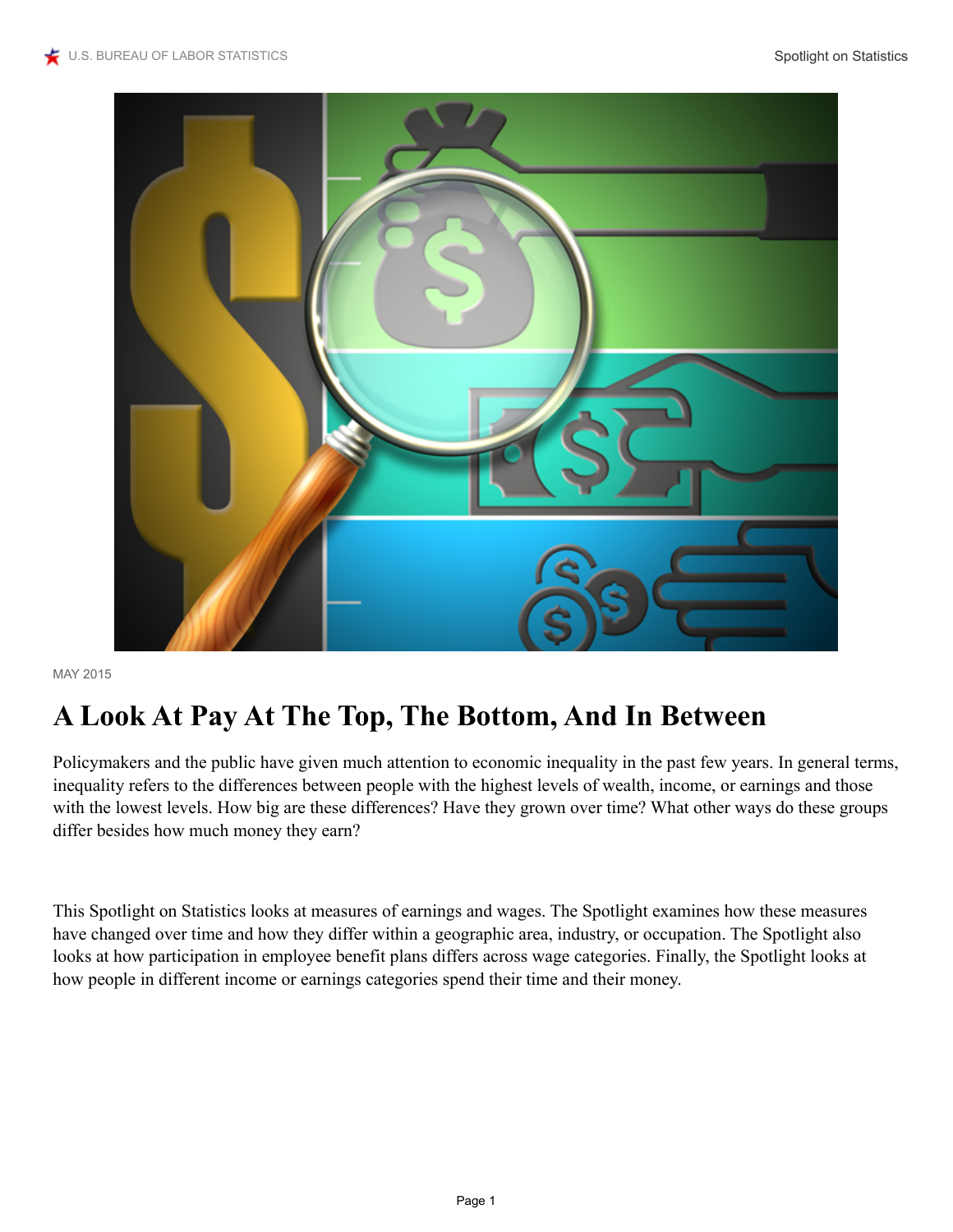#### **Real earnings increased for highest earners since 1979, unchanged for lowest earners**

In 2014, median weekly earnings for full-time wage and salary workers age 16 and older were \$791. That means that half of these workers earned at least \$791 per week and half earned less than that amount. In 1979, median weekly earnings in 2014 dollars were \$733. So what we call "real" or inflation-adjusted median weekly earnings increased by about 8 percent over that 35-year span. Over that same period, real earnings for the highest paid 10 percent of workers —those whose earnings were at or above the 90th percentile—increased from a minimum of \$1,422 per week in 1979 to \$1,898 per week in 2014, a gain of 33 percent. By contrast, real weekly earnings for the lowest paid 10 percent of workers (or those whose earnings are below the 10th percentile) were basically unchanged over the period, as these workers earned less than \$383 per week in 1979 and less than \$379 per week in 2014.

Women's real median weekly earnings increased 30 percent over the period, from \$553 in 1979 to \$719 in 2014. By contrast, men's median weekly earnings changed little over the 1979–2014 period. The highest paid 10 percent of women workers earned at least \$1,621 per week in 2014, compared with \$970 per week in 1979—a 67-percent increase. For men, the highest paid 10 percent earned a minimum of \$2,094 per week in 2014 and \$1,565 per week in 1979, a 34-percent increase. Real weekly earnings also increased over the period among the lowest paid women, whereas they decreased for men in the lower paying groups.

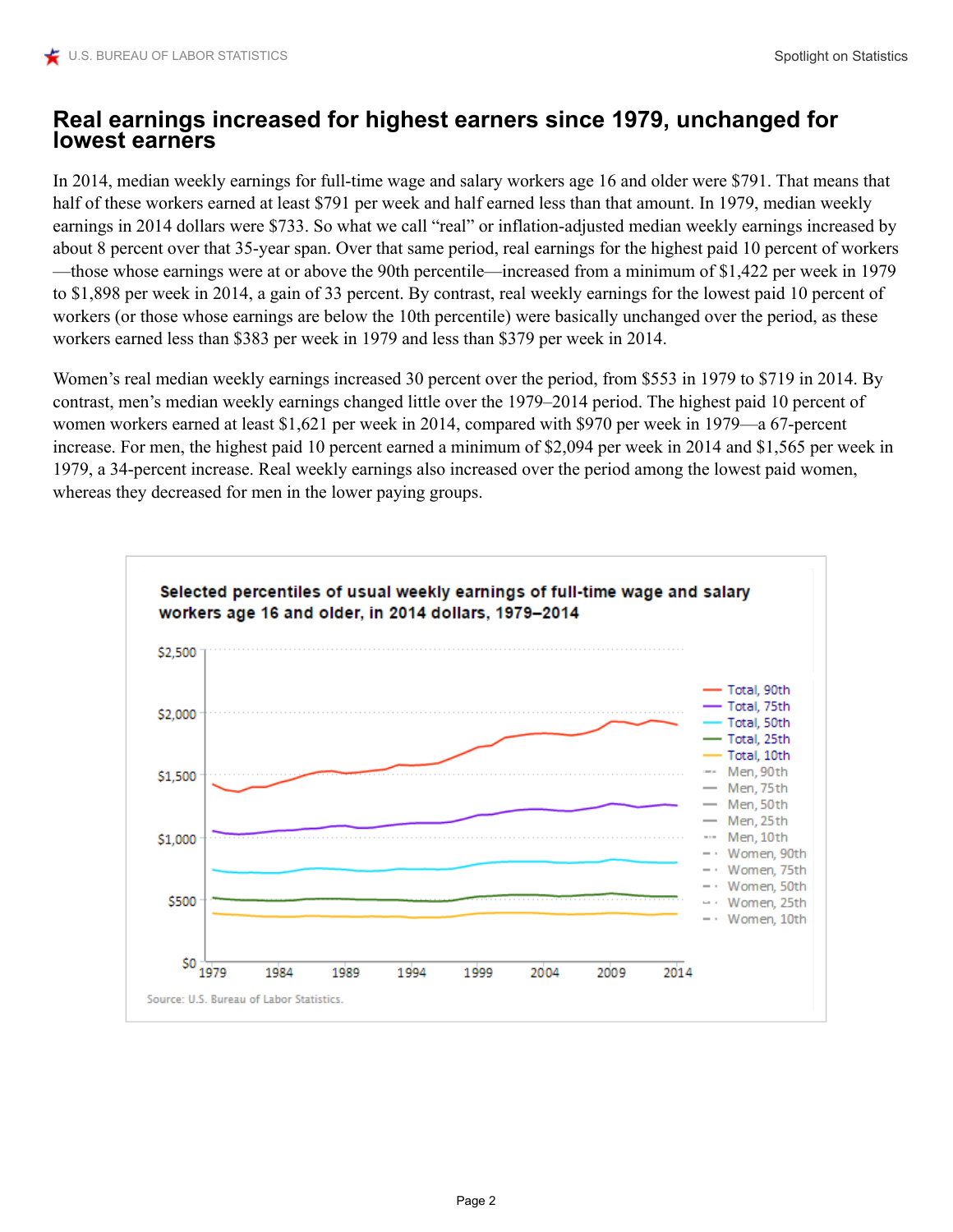#### **Difference in weekly earnings between higher and lower earners has grown since 1979**

Earnings ratios show how much more workers at the high end of the pay scale earn compared with those at the lower end. Larger ratios signal a greater difference in pay between the groups, while smaller ratios mean smaller differences. The ratios of the higher earnings percentiles to the lower earnings percentiles rose from 1979 to 2014. In 1979, the ratio of the 90th percentile to the 10th percentile was 3.7. That means that the minimum amount the top 10 percent of full-time wage and salary workers earned was nearly 4 times as much as what the lowest 10 percent earned in 1979. By 2014, the "90–10" ratio had risen to 5.0. Similarly, in 1979, the ratio of the 90th percentile to the 25th percentile was 2.8. In 2014, the 90–25 ratio was 3.7.

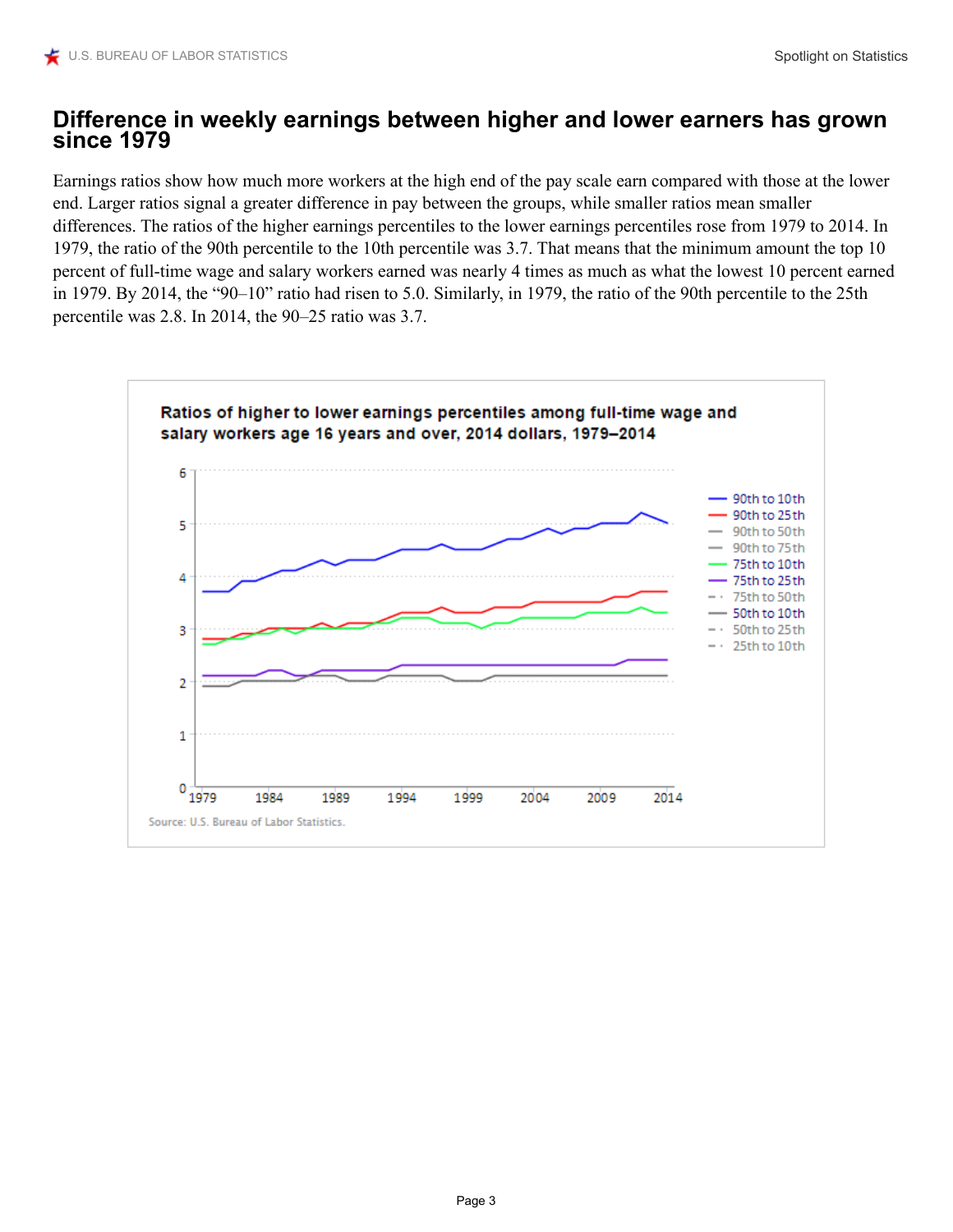### **Asians earned more at highest, lowest, and middle earnings levels**

Asian men who worked full time had median weekly earnings of \$1,080 in 2014. That compares with medians of \$897 for White men, \$680 for Black or African American men, and \$616 for Hispanic or Latino men. Median earnings for Asian women were \$841 per week in 2014; the median was \$734 for White women, \$611 for Black or African American women, and \$548 for Hispanic or Latino women.

Among the highest paid 10 percent of workers (those at or above the 90th wage percentile), Asian men earned the most: \$2,560 or more per week in 2014. By comparison, the highest paid 10 percent of White men earned \$2,120 or more per week, the highest paid Black or African American men earned \$1,534 or more, and the highest paid Hispanic or Latino men earned \$1,468 or more. For women in the highest paid 10 percent, the pattern was similar: Asian women earned the most, followed by White women, Black or African American women, and Hispanic or Latino women.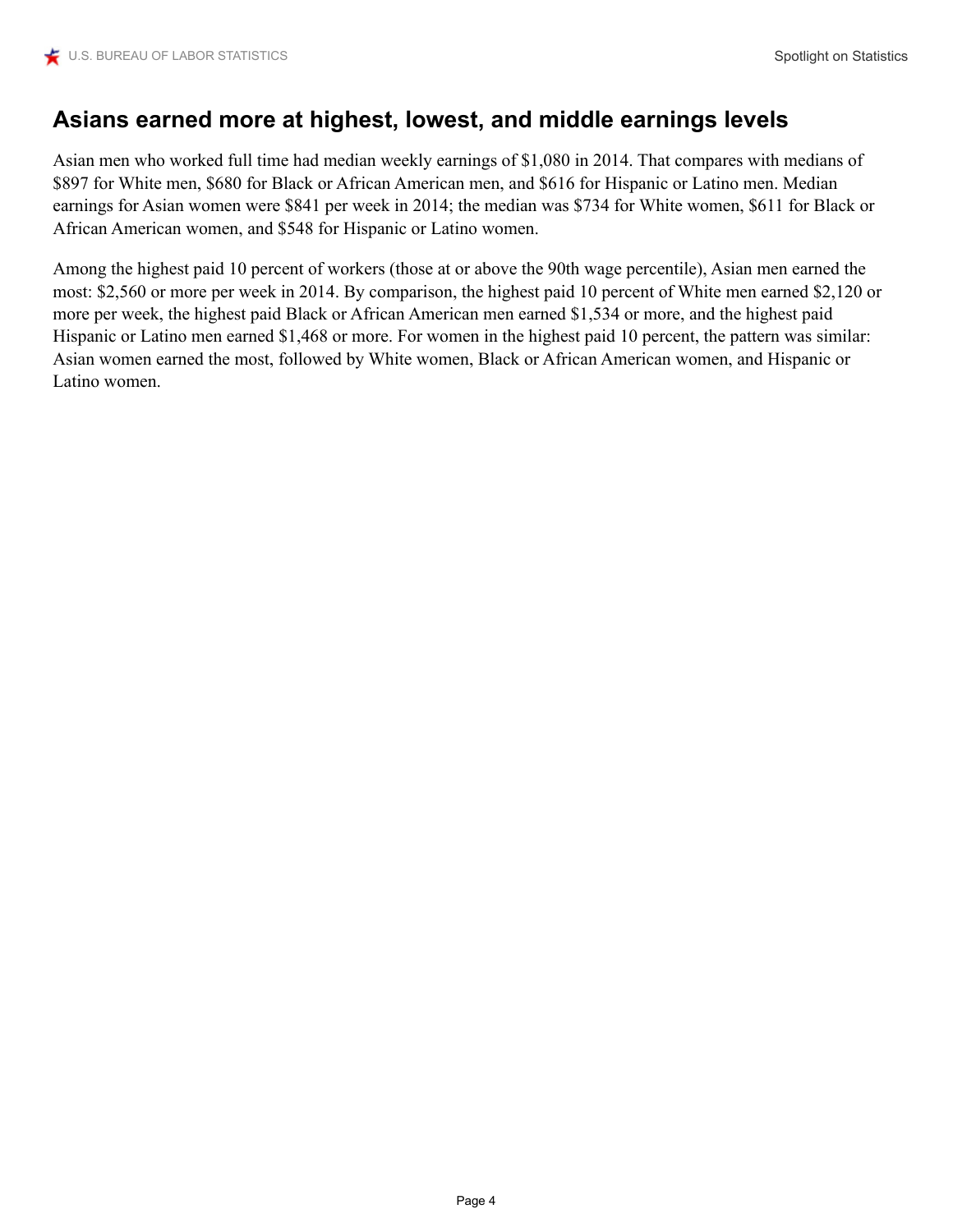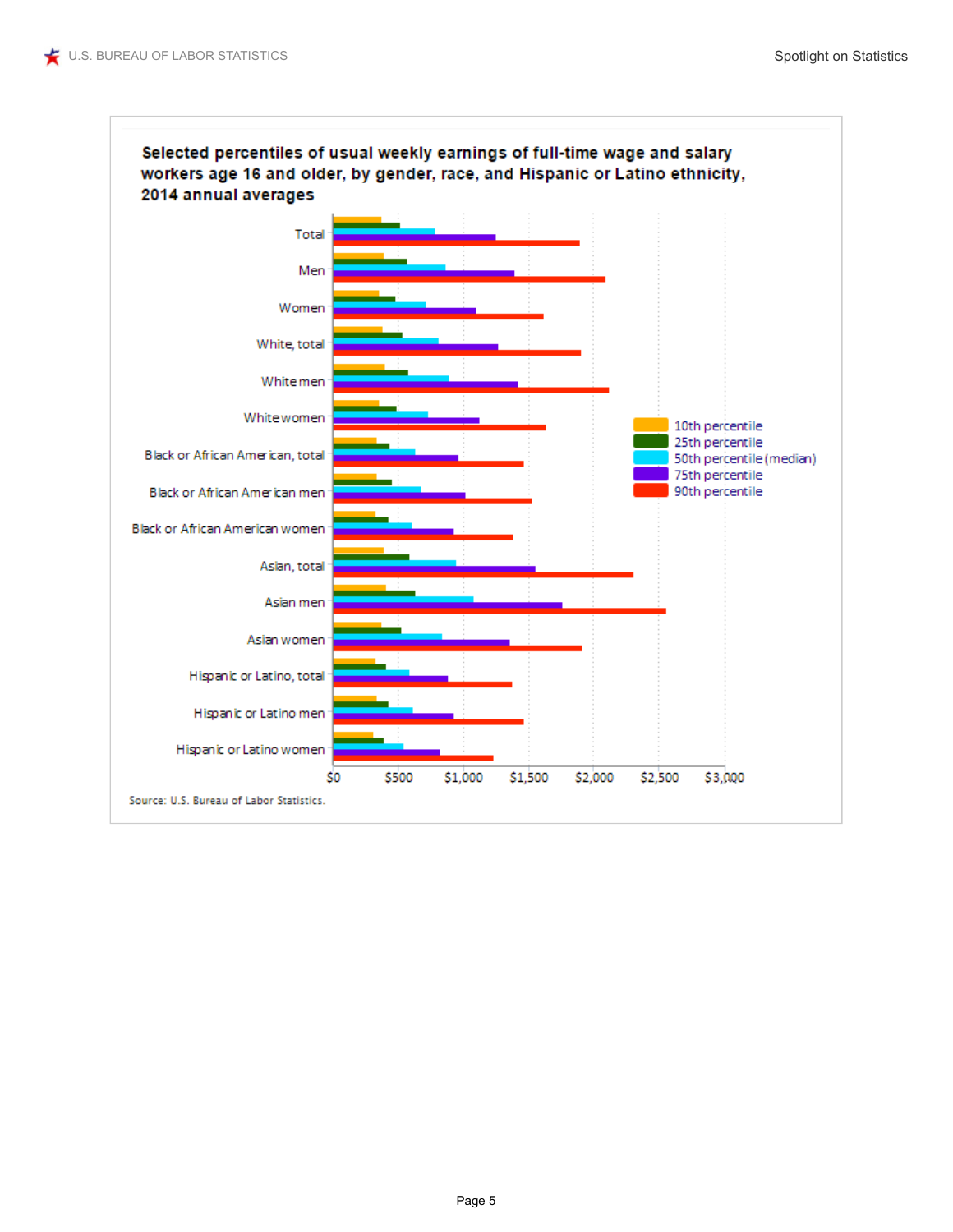#### **College graduates earn nearly twice as much as high school graduates at the highest paid level**

People age 25 or older with at least a bachelor's degree have higher median earnings than people with less education. In 2014, median weekly earnings of full-time workers with at least a bachelor's degree were \$1,193. That compares with a median of \$761 for full-time workers with some college or an associate degree and \$668 for workers with a high school diploma who had never enrolled in college. Among the highest paid 10 percent (those at or above the 90th earnings percentile), full-time workers with at least a bachelor's degree earned \$2,619 per week in 2014. That compares with \$1,560 per week for workers with some college or an associate degree, and \$1,355 per week for high school graduates.

Workers with more education often have higher earnings, but earnings vary within every education level. As a result, some workers with less education have higher earnings than some workers with more education. For example, the highest paid 10 percent of high school graduates (those at or above the 90th percentile), earned about 14 percent more per week in 2014 than did college graduates at or above the median (50th percentile).

The range of earnings was greater in 2014 for college graduates than for workers with less education. Among fulltime workers with at least a bachelor's degree, the ratio of the 90th earnings percentile to the 10th percentile was 4.5. That compares with a 90–10 ratio of 3.9 among workers with some college or an associate degree and 3.7 for high school graduates.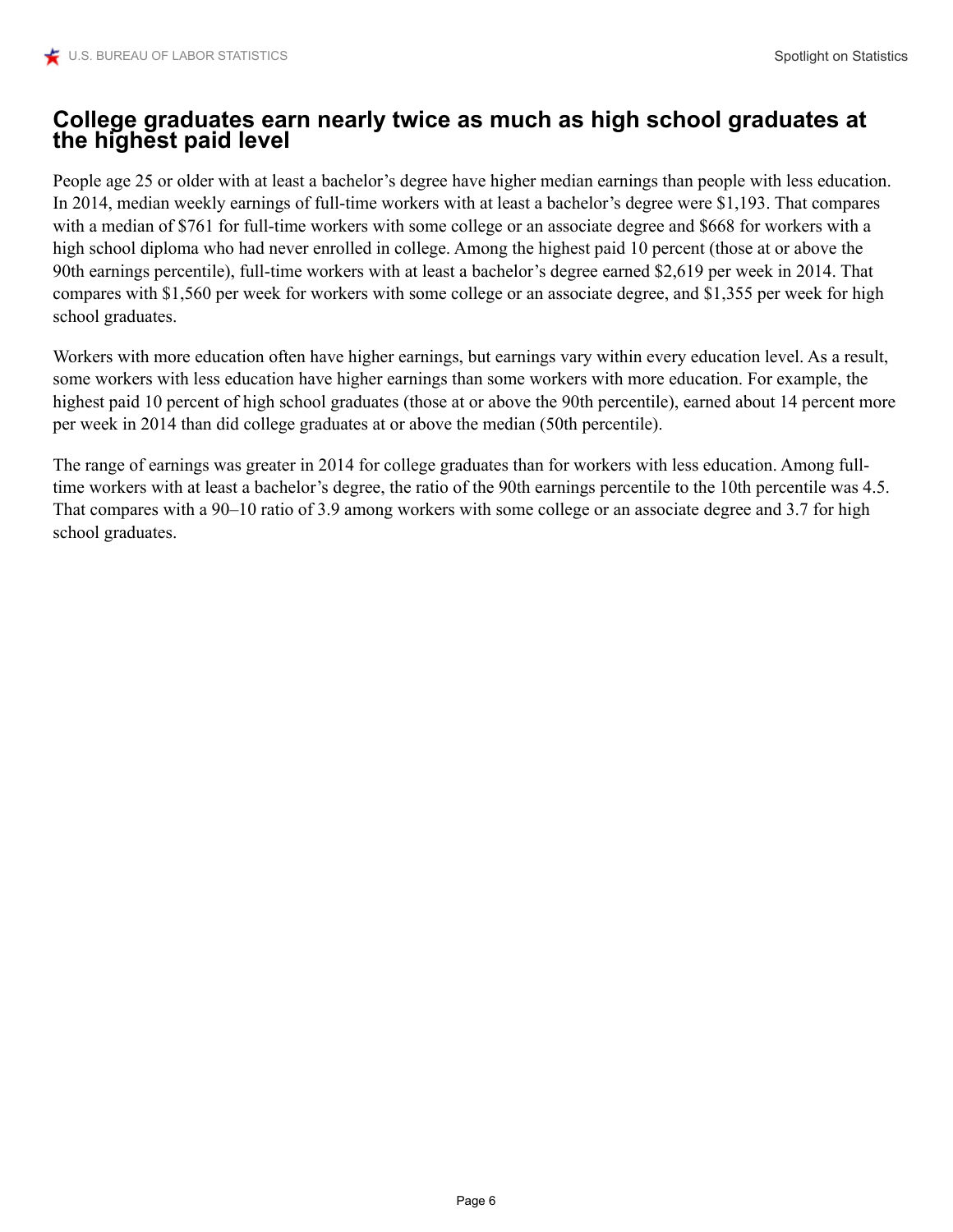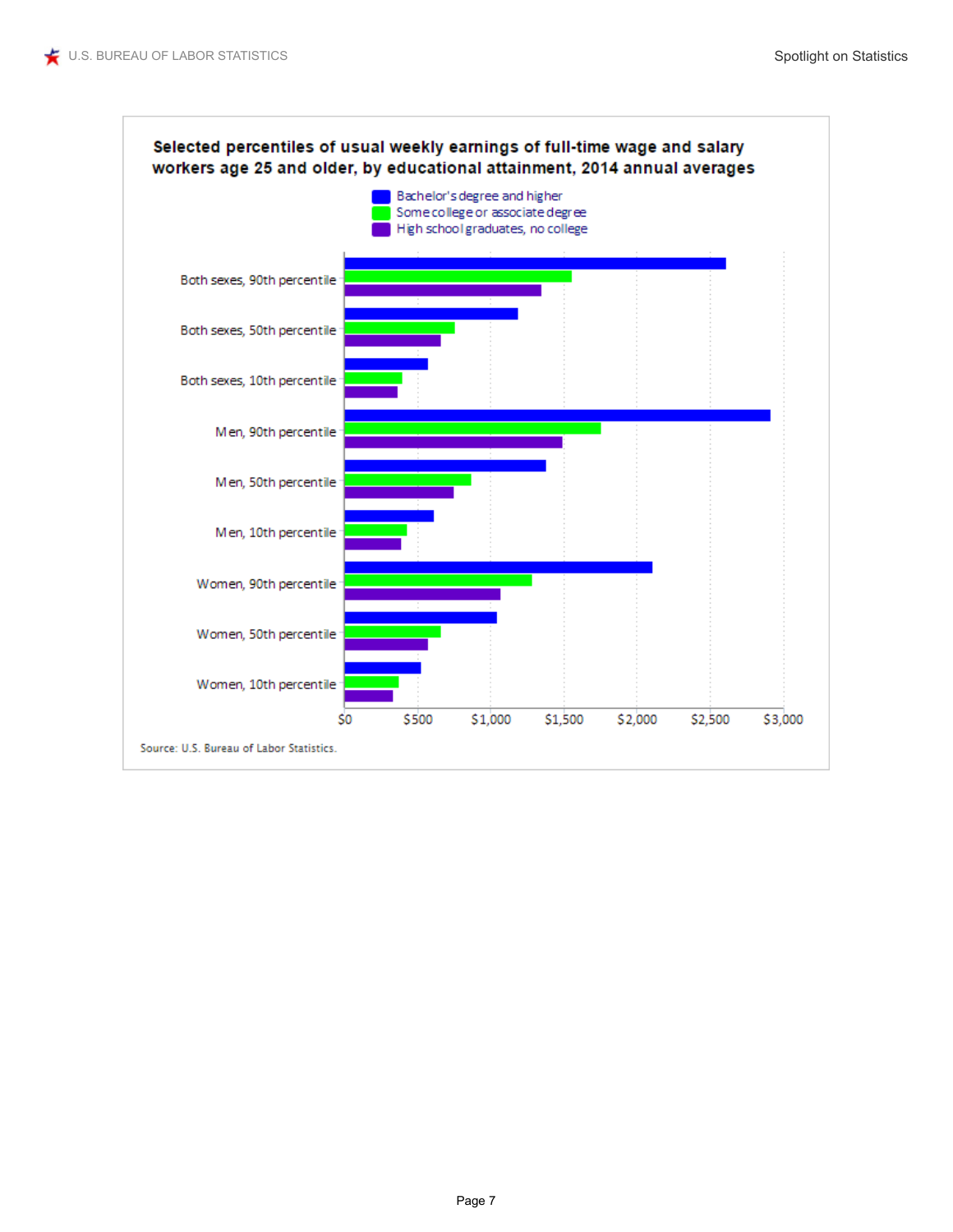#### **District of Columbia has largest wage gap from highest to lowest; South Dakota has smallest gap**

In May 2014, the highest paid 10 percent of U.S. workers (those at or above the 90th percentile) earned about 5 times as much as the lowest paid 10 percent (the 10th percentile). In the District of Columbia, the highest paid 10 percent earned more than 6 times as much as the lowest paid 10 percent. This was the highest ratio. The 90–10 ratio for South Dakota was 3.5, the lowest in the country.

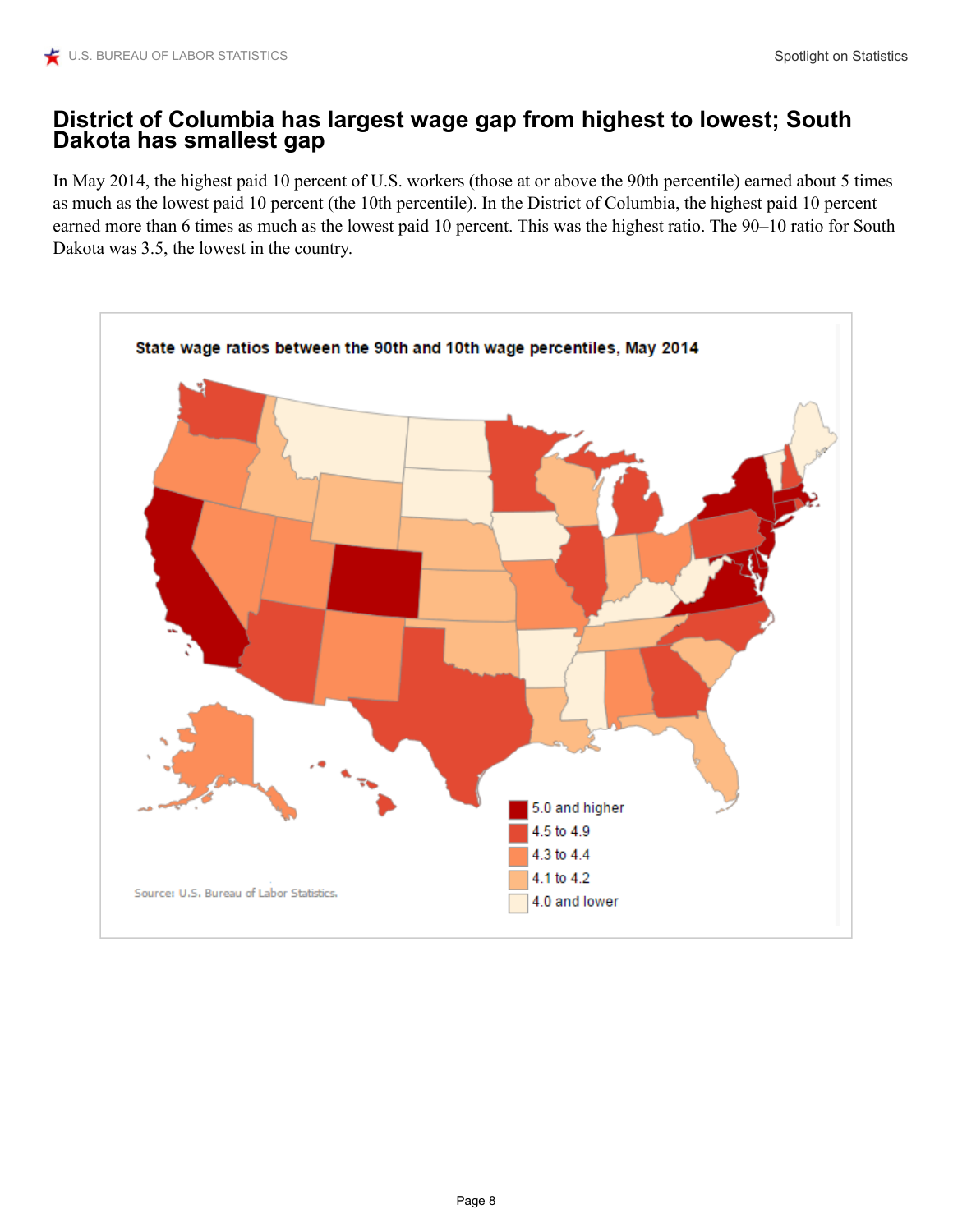# **Information industry has largest wage gap from highest to lowest**

Industry wage ratios help identify how pay varies within industries. The highest paid 10 percent of workers in the information industry earned nearly 6 times as much as the lowest paid 10 percent, with a 90–10 ratio of 5.8. Information includes several smaller industries: publishing, broadcasting, telecommunications, data processing, and motion picture and sound recording. Finance and insurance, management of companies and enterprises, and professional, scientific, and technical services all had 90–10 wage ratios above 5.0 in May 2014.

Accommodation and food services had a 90–10 wage ratio of 2.1.This means the difference in pay between the highest and lowest paid workers was smallest in this industry. Retail trade and agriculture, forestry, fishing and hunting both had 90–10 ratios below 3.0 in May 2014.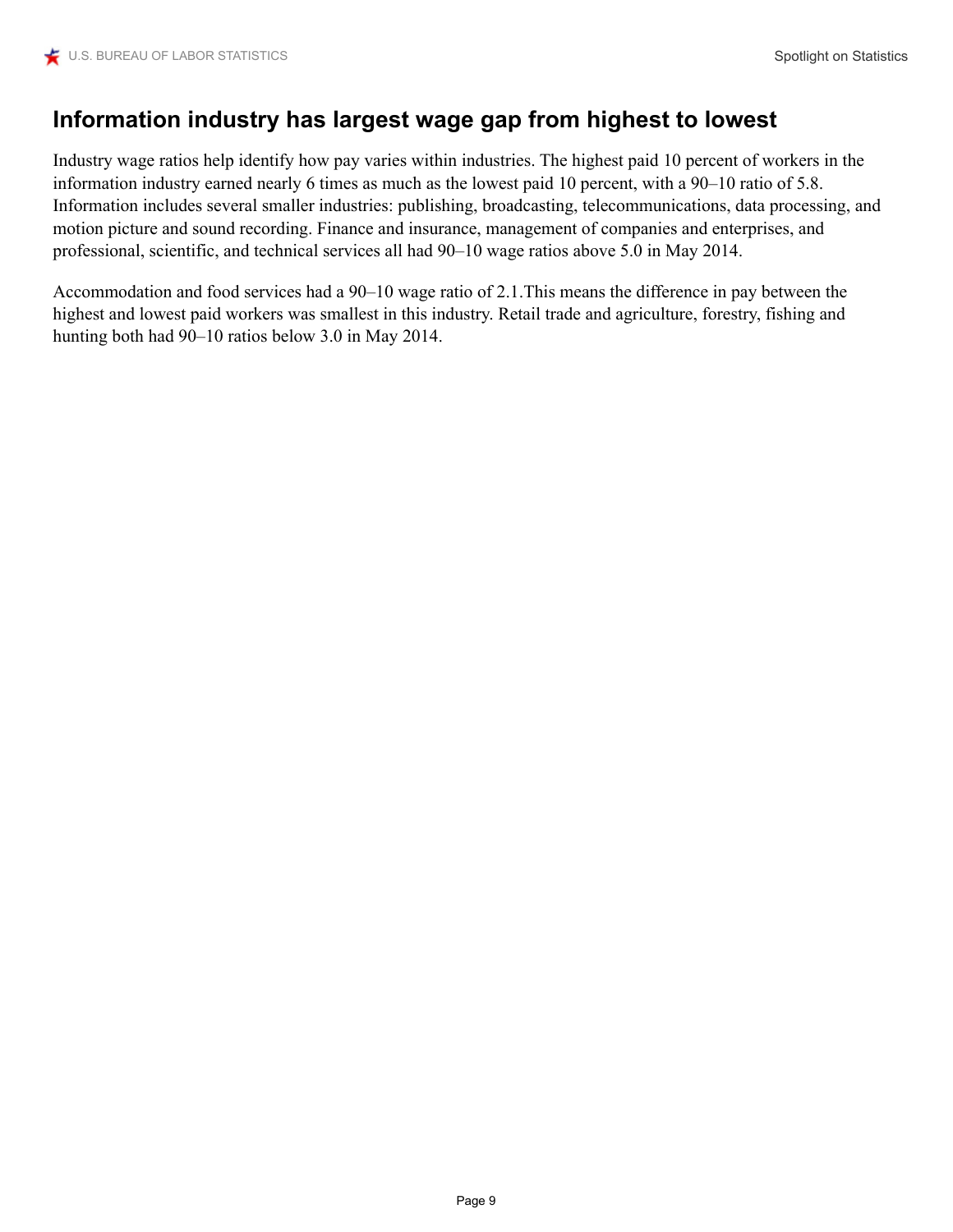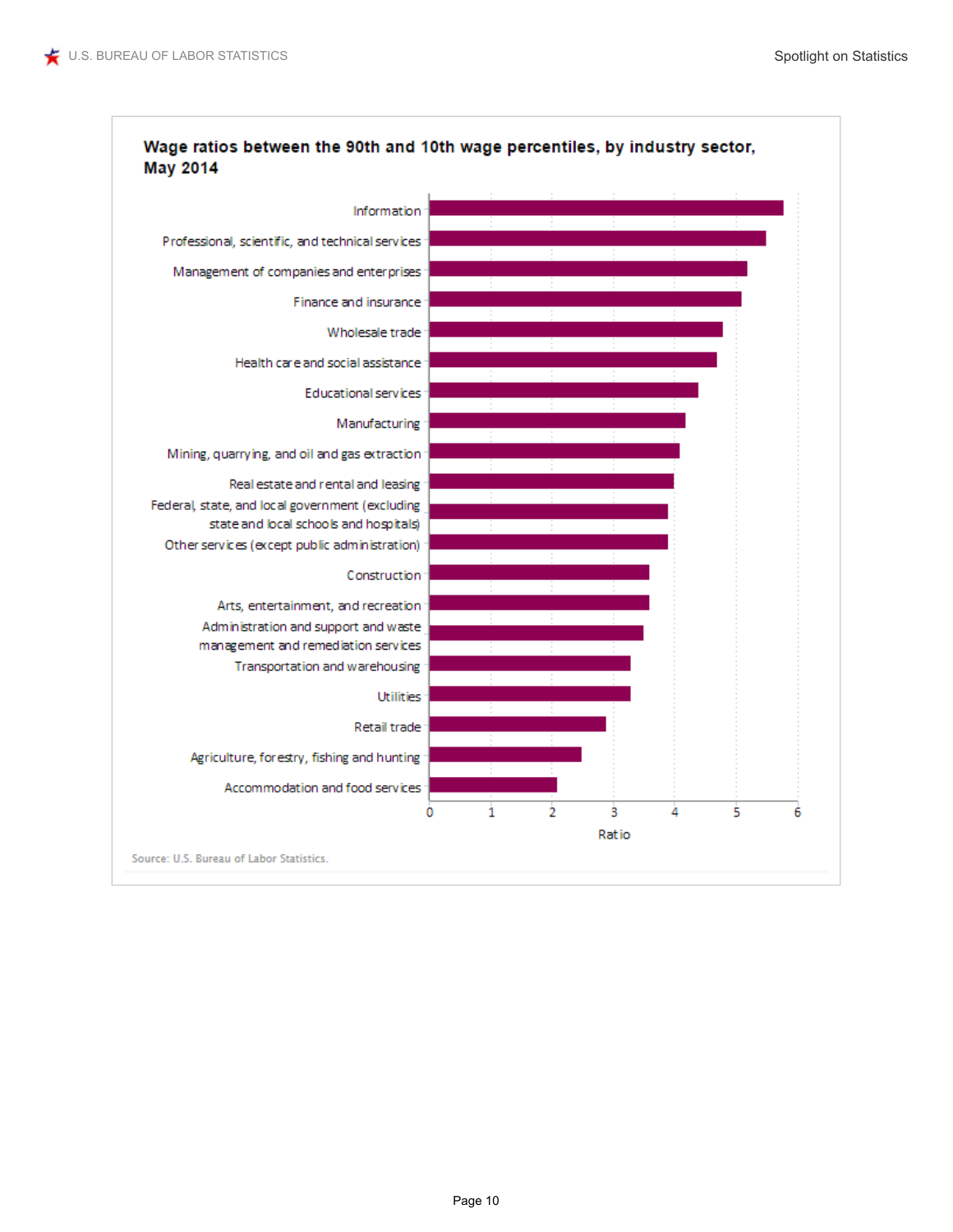### **Wages differ across occupations but also within occupations**

It's well known that some occupations typically pay more than others. For example, the median annual wage for information security analysts was \$88,890 in May 2014, 2.5 times the \$34,980 median annual wage for fitness trainers and aerobics instructors. Within every occupation there is also a range of wages, and those ranges often overlap. Fitness trainers and aerobics instructors in the highest paid 10 percent (the 90th wage percentile) earned \$67,560 per year, considerably more than the \$50,300 annual wage of information security analysts in the lowest paid 10 percent (the 10th wage percentile).

Another way to look at wage percentiles for an occupation is to compare them to percentiles for all occupations combined. Among pharmacists, for example, the 10th wage percentile was \$89,320 in May 2014, nearly as much as the 90th wage percentile for all occupations (\$90,060). The 90th wage percentiles for fast food and counter workers (\$23,990) and waiters and waitresses (\$31,930) both were below the median, or 50th wage percentile, for all occupations (\$35,540).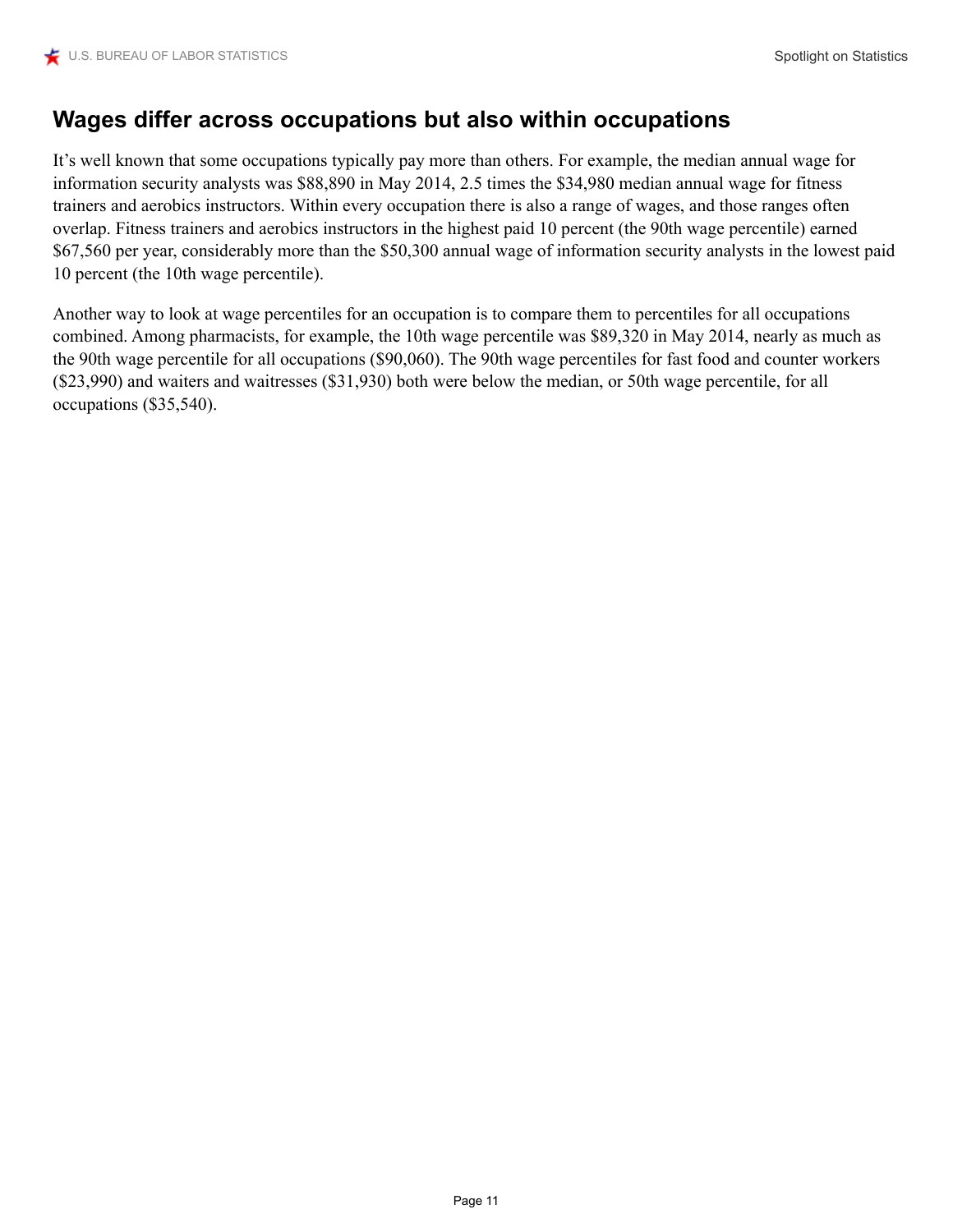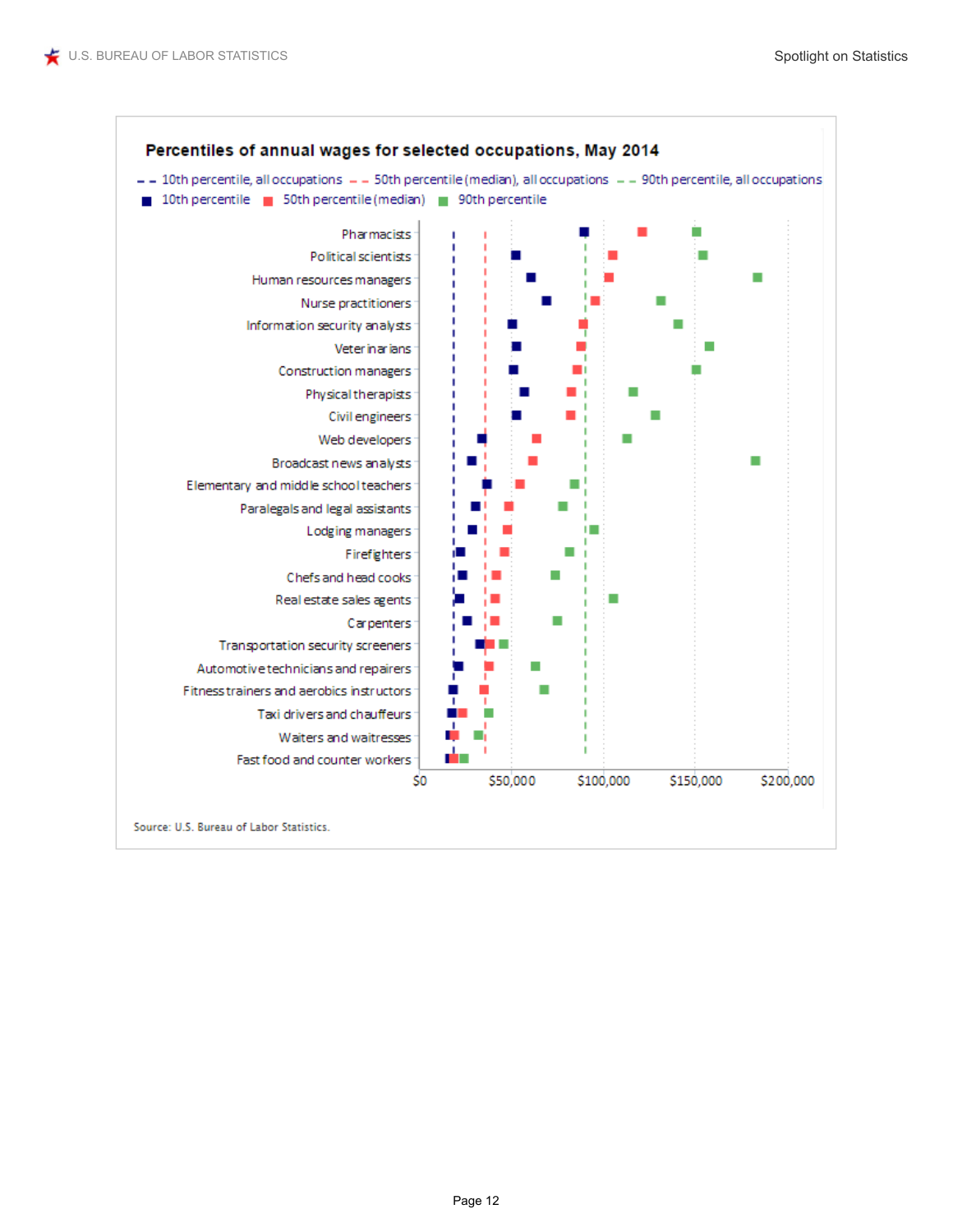# **Retirement benefits more often offered to higher earners**

In 2014, the percentage of private industry workers with access to retirement benefits through their employers ranged from 27 percent among the lowest paid 10 percent to 88 percent among the highest paid 10 percent.

Retirement benefits include defined-benefit plans and defined-contribution plans. Defined-benefit plans provide employees with guaranteed retirement benefits based on a formula that usually depends on a worker's age, years of service, and earnings before retirement. Workers in the highest wage groups were much more likely than those in the lower wage groups to have access to a defined-benefit retirement plan. More than a third of workers in both the top 25 percent and the top 10 percent were offered such a plan in 2014. By contrast, only 5 percent of workers in the lowest paid 25 percent and 4 percent of those in the lowest paid 10 percent had access to defined-benefit plans.

Defined-contribution retirement plans specify the amount that employers contribute to individual employee accounts. The payments that retirees receive from these plans depend on how much they and their employers put in and the investment returns on those contributions. Higher-paid workers were more likely to have access to definedcontribution plans. In 2014, 80 percent of workers in the top 25 percent of wage earners and 85 percent of workers in the top 10 percent had access to a defined-contribution plan. By contrast, 25 percent of workers in the lowest paid 10 percent and 36 percent of workers in the lowest paid 25 percent had access to defined-contribution plans.

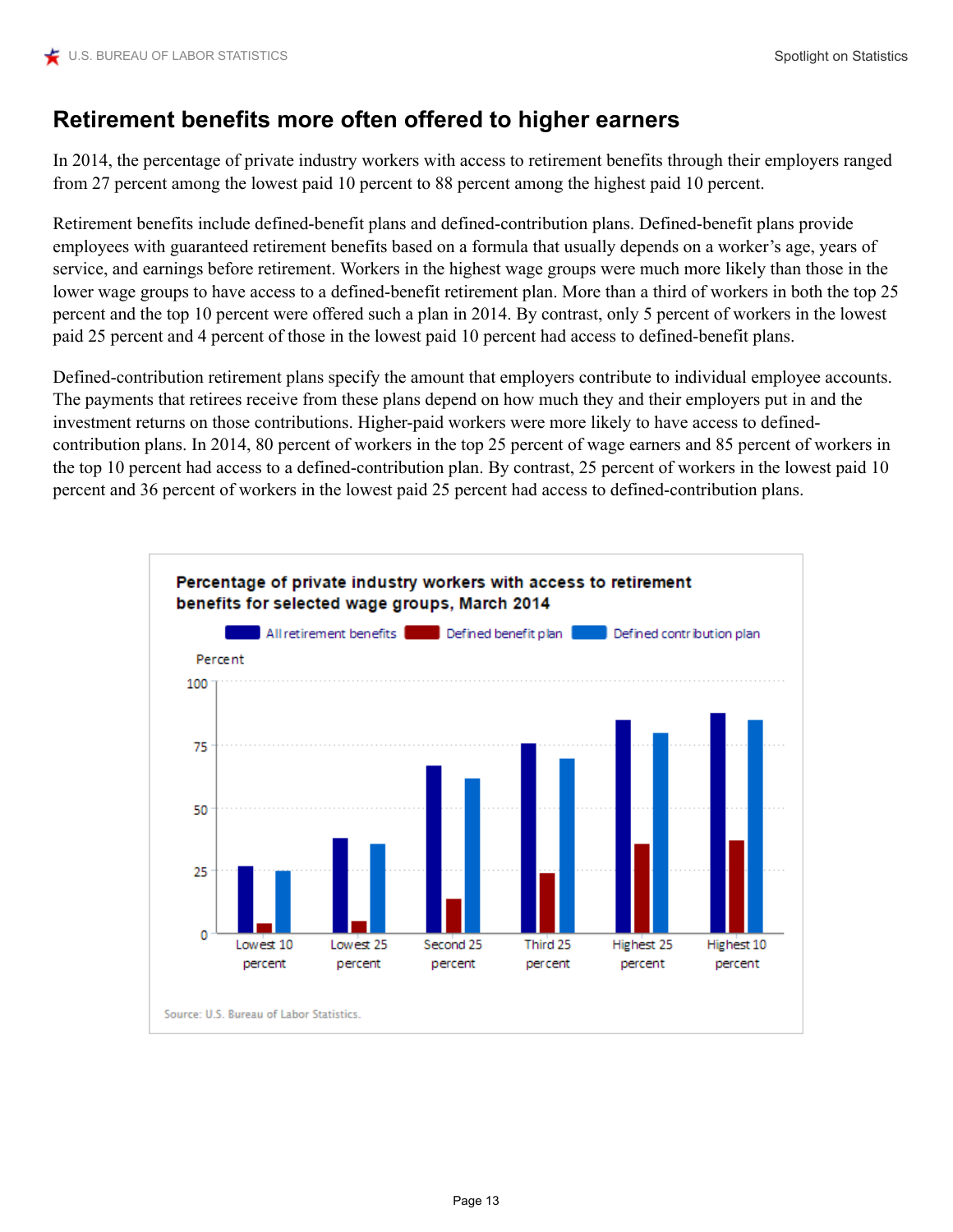### **Higher earners are more likely to choose to participate in retirement plans**

Not only are higher-paid workers more likely to have access to retirement benefits, they also are more likely to choose to participate in a retirement plan when their employer offers one. Among workers whose employers offered them retirement benefits in 2014, 89 percent of workers whose wages placed them among the top 10 percent of wage earners chose to participate in the plan. Among workers whose wages placed them among the lowest paid 10 percent, the "take-up rate" was 39 percent.

Take-up rates followed similar patterns for both defined-benefit plans and defined contribution-plans; rates were higher for workers in the highest wage groups and lower for those in the lowest wage groups. For the lowest paid 10 percent of workers, the take-up rate for defined-benefit plans was 56 percent; for the highest paid 10 percent, the takeup rate was 86 percent. The take-up rate for defined-contribution plans was 36 percent for the lowest paid 10 percent and 85 percent for the highest paid 10 percent.

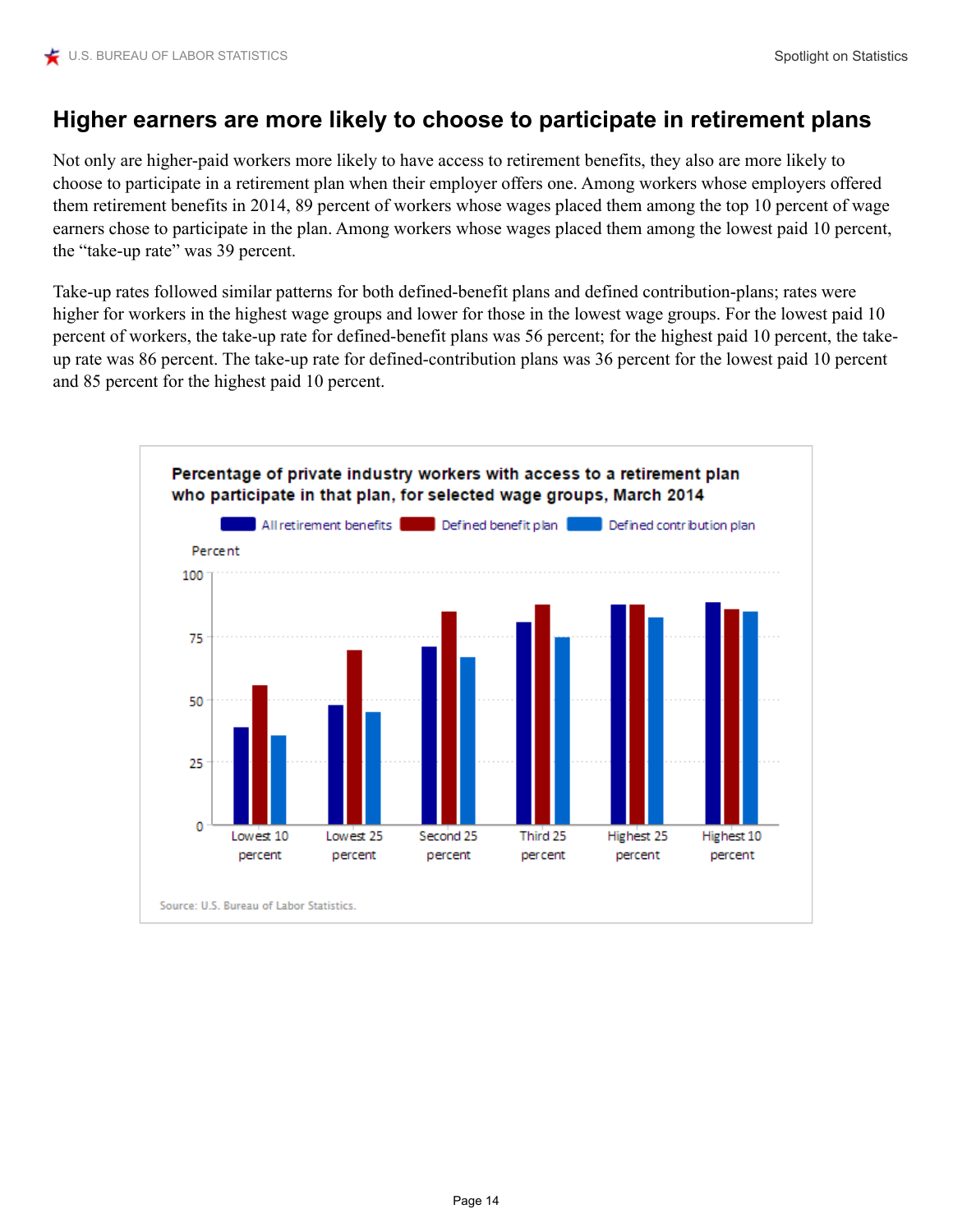# **Healthcare benefits more often offered to higher earners**

Workers in higher wage groups are more likely than workers in lower wage groups to have access to healthcare benefits through their employers. In 2014, the percentage of private industry workers with access to healthcare benefits through their employers ranged from 20 percent among the lowest paid 10 percent to 95 percent among the highest paid 10 percent.

Healthcare benefits include medical, dental, vision, and prescription drug coverage for employees and their families. Medical care benefits pay for services provided in a hospital or by a qualified medical care provider. Rates of access to medical care benefits and prescription drug benefits are nearly identical to the overall access rates for healthcare benefits. Access rates are lower for employer-provided dental and vision benefits, but they follow a similar pattern as other healthcare benefits; workers with higher wages are more likely to have access to these benefits through their employers.

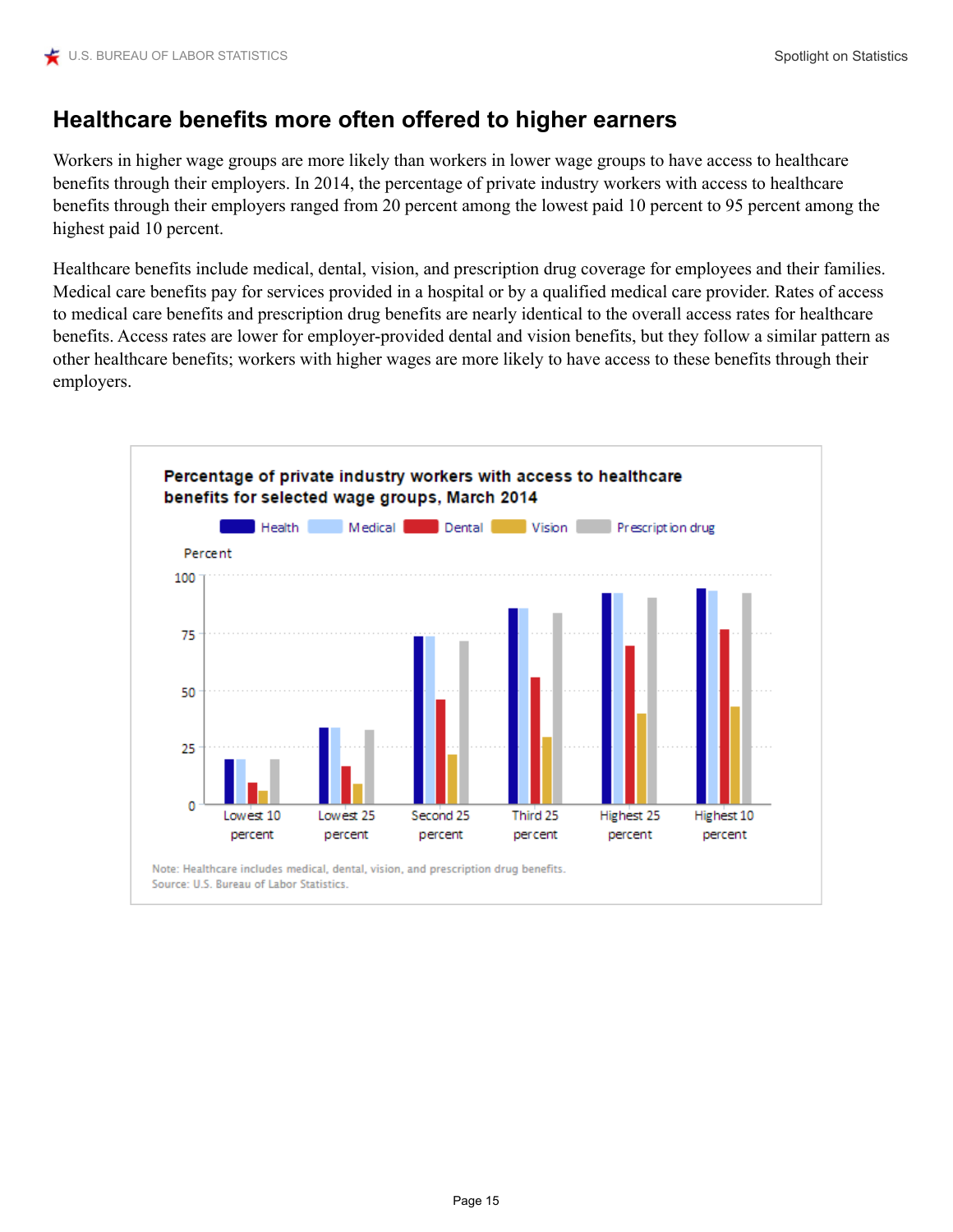### **Leave benefits more often offered to higher earners**

Workers in the higher wage groups are more likely than workers in the lower wage groups to have access to leave benefits, such as vacations, paid holidays, and sick leave. Paid vacations are the most common leave benefit. Among the highest paid 10 percent of workers, 93 percent received paid vacation benefits; among the lowest paid 10 percent, 39 percent received paid vacation benefits. Sick leave benefits were available to 87 percent of workers in the top 10 percent of wage earners, compared with 20 percent of workers in the lowest paid 10 percent. Most workers had access to unpaid family leave, with rates ranging from 75 percent for the lowest paid 10 percent of workers to 93 percent for the highest paid 10 percent.

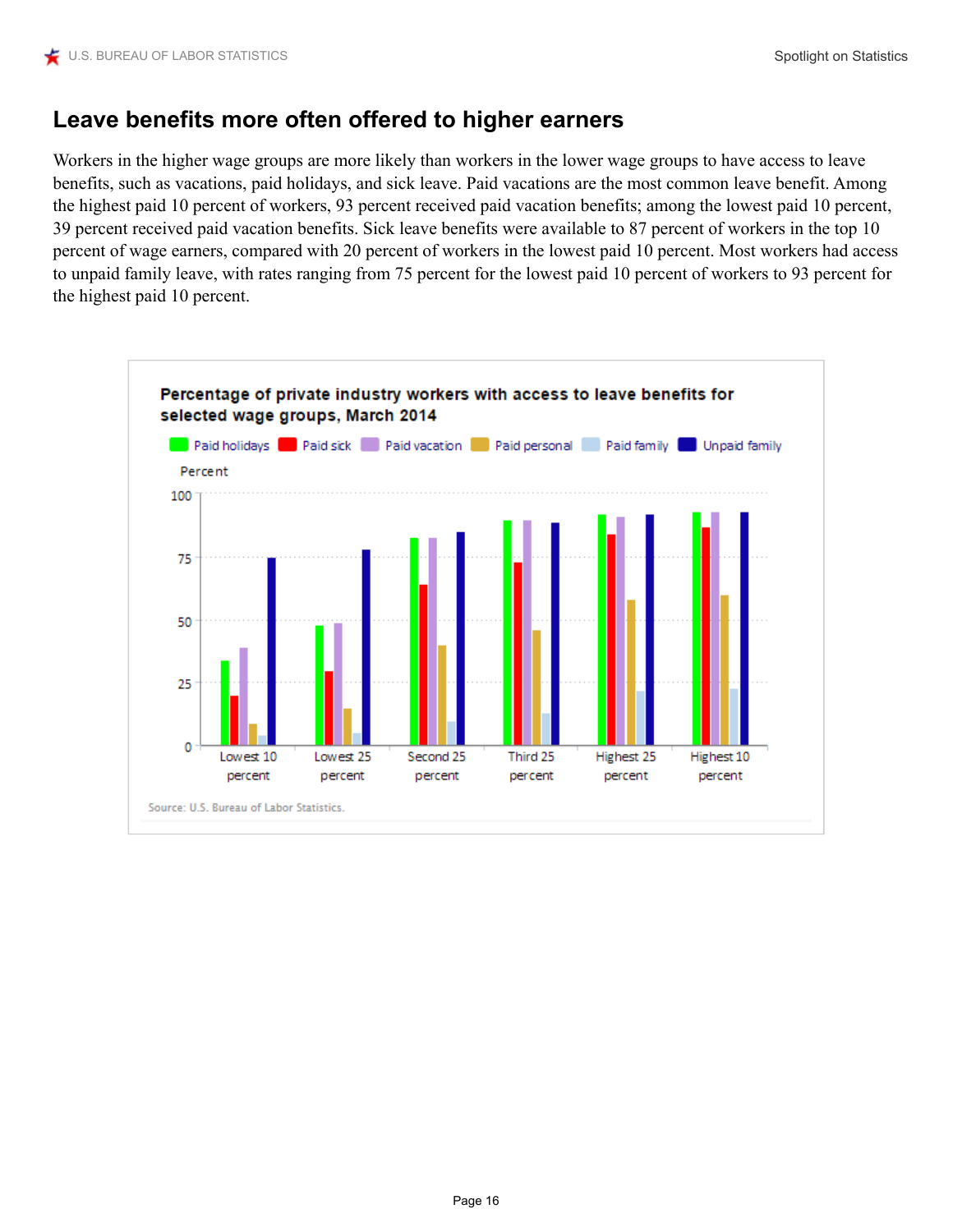#### **Workers with highest earnings more likely to spend time on sports, exercise, and recreation**

Does how you spend your time vary by how much you earn? Among full-time wage and salary workers in the top 25 percent of earners in 2013, 27 percent spent time participating in sports, exercise, and recreation on an average day. For those in the bottom 25 percent of earners, 13 percent spent time on sports, exercise, and recreation.

On an average day in 2013, 21 percent of full-time workers in the highest earnings group spent time reading for personal interest, a higher percentage than the other three earnings groups.

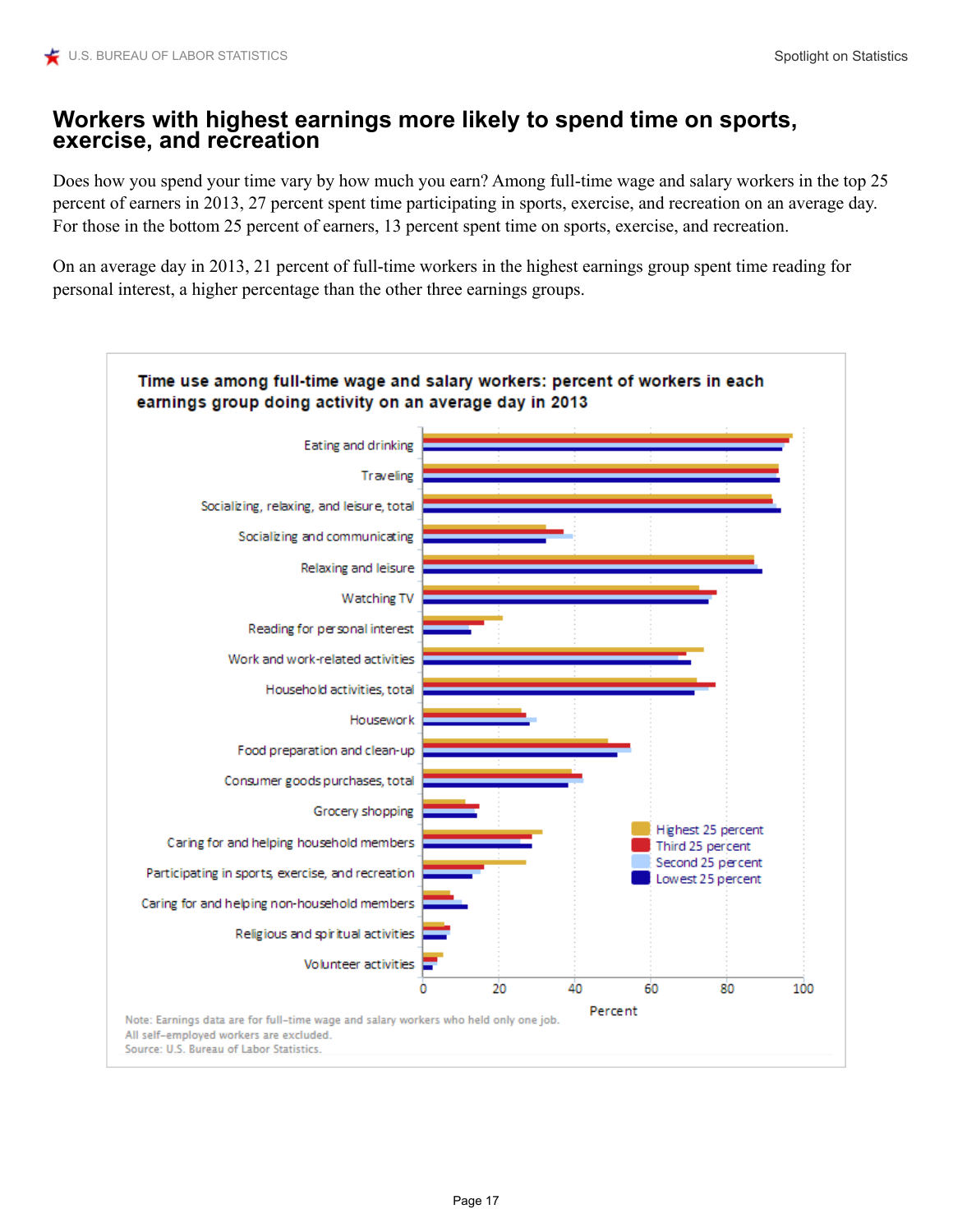#### **High-income households spend more on housing, transportation, and personal insurance and pensions**

In 2013, households in the top 20 percent of income spent more than the lowest 60 percent combined. The largest differences in spending among the income groups were mostly on housing, transportation, and personal insurance and pensions. Households with the highest 20 percent of income spent around \$17,000 on transportation in 2013, while the lowest 20 percent spent a little over \$3,500. The highest 20 percent spent more than twice as much on personal insurance and pensions as the next-highest income group. The lowest three income groups each spent less than \$2,000 on entertainment in 2013, while the second-highest income group spent around \$3,000 and the highest 20 percent spent \$5,000.

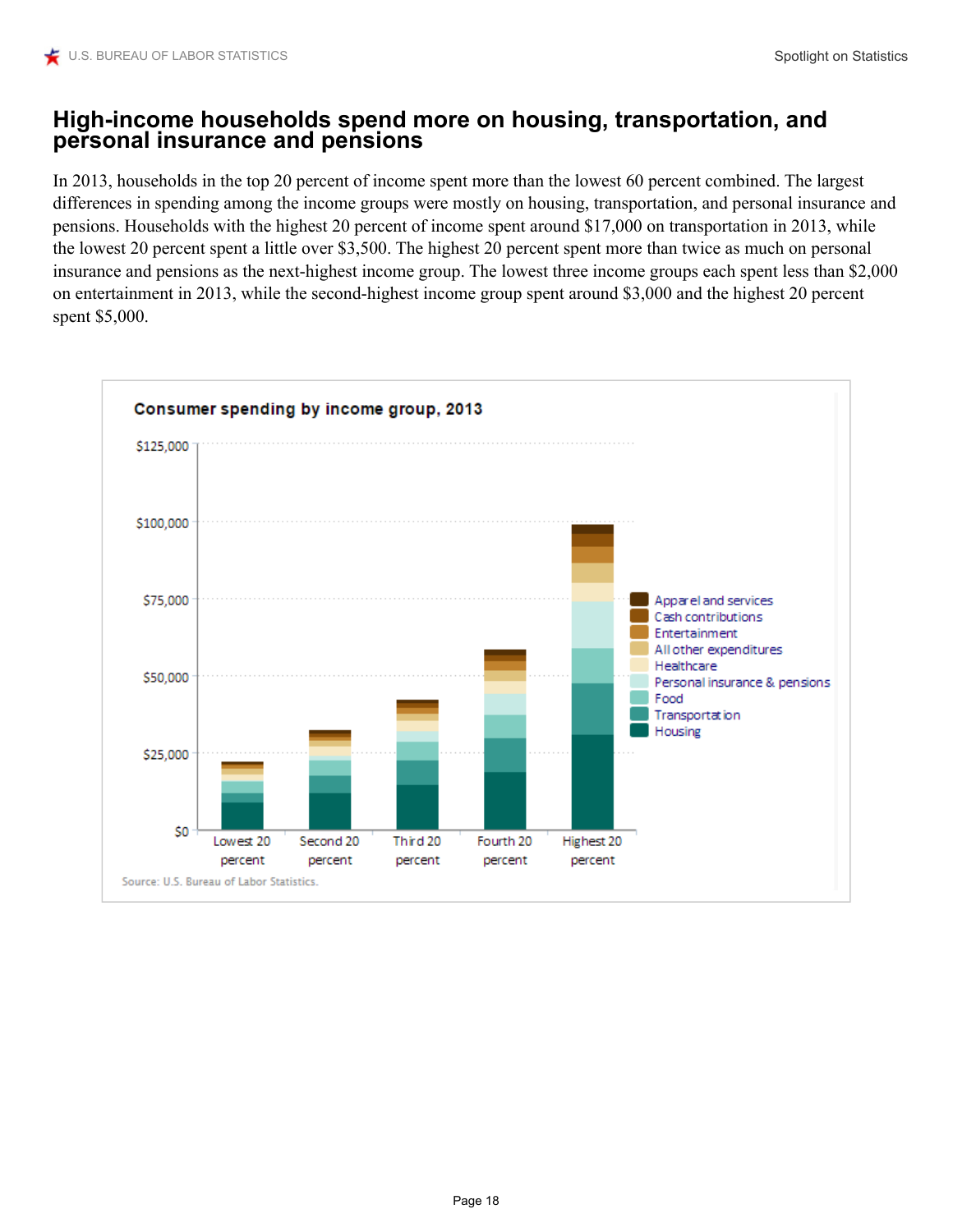#### **High-income households spend more on housing but allocate a smaller share of spending to housing**

Among households with the lowest 20 percent of income in 2013, housing made up 40 percent of total spending. For households with the highest 20 percent of income, housing accounted for 31 percent of spending. Households with the highest 20 percent of income devoted about 16 percent of their annual spending to personal insurance and pensions. This compares with 11 percent for households in the second-highest income group and less than 10 percent for households in each of the three lowest income groups.

Households with the lowest 20 percent of income spent the greatest share on food (16 percent), while the highest income group spent the smallest share (11 percent). All five income groups spent about the same share on apparel and services in 2013.